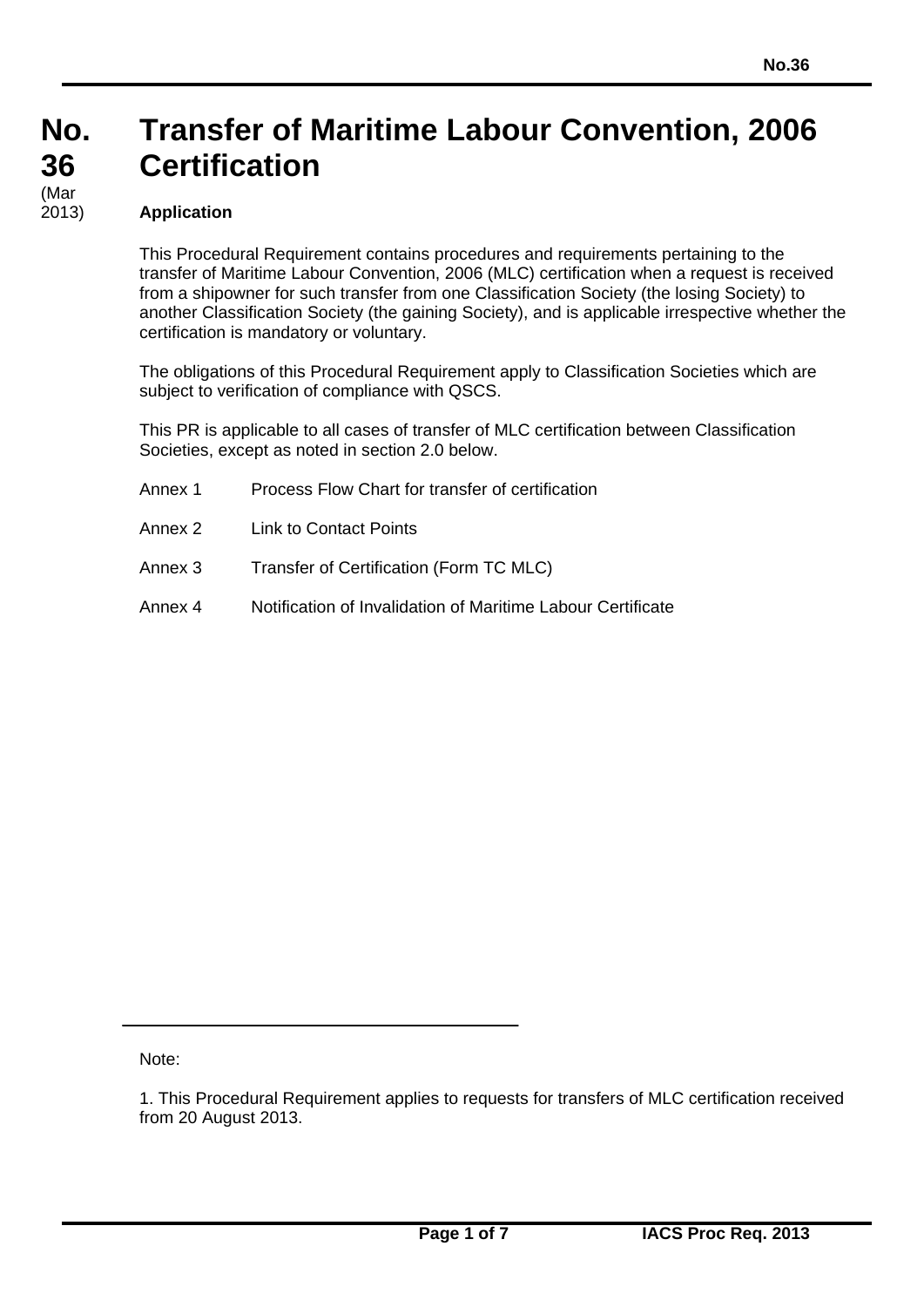# **No. 36**

### (cont) **1.0 Definitions**

1.1 "Gaining Society (GS)" means a Society that receives a request for a transfer of MLC certification for a ship.

1.2 "Losing Society (LS)" means a Society from which MLC certification is being transferred.

#### **2.0 General**

- 2.1 This procedure shall not apply in the following cases:
- 2.1.1 Where there is a change of shipowner.
- 2.1.2 Where the certificate that is to be the subject of the transfer is an Interim certificate.

#### **3.0 Gaining Society's Obligations and Reporting**

3.1 On receiving a request from a shipowner to take over its MLC certification from another Society, the GS must inform the shipowner, in writing, that an application for such certification can only be accepted by the GS after it has received confirmation (with supporting documentation) that:

- (i) The existing certificate has not been withdrawn or otherwise invalidated by the LS or the Flag;
- (ii) All inspections initiated by the LS have been satisfactorily completed by the LS, unless otherwise agreed between the gaining and losing Societies; and
- (iii) Any serious deficiencies have been closed out or downgraded by the LS.

3.2 Where a written request for transfer of certification has been received from the shipowner, the GS shall notify the LS of the shipowner's request by using Step 1 of Form TC MLC.

3.3 If evidence of the certification status listed in Step 2 of Form TC MLC is not received from the LS within three (3) working days from notification, the GS may utilize the evidence and certification information provided by the shipowner. In such cases, the shipowner shall be reminded that the conditions of 3.1 are still applicable when the GS requests this information from the shipowner.

3.4 If the DMLC Part II was reviewed and certified previously by the LS, the GS shall rereview the DMLC Part II before the onboard inspection, mentioned in item 3.5 below. If the DMLC Part II was reviewed by the flag Administration, the GS will act in accordance with flag Administration's instructions relative to approval of the DMLC Part II.

3.5 An inspection is required for the issue of a new certificate.

3.6 The inspection by the GS shall address all required elements of the MLC, to the extent that the Society is authorized by the Administration, any flag Administration requirements and any matters arising out of the last inspection carried out by the LS. Where the transfer of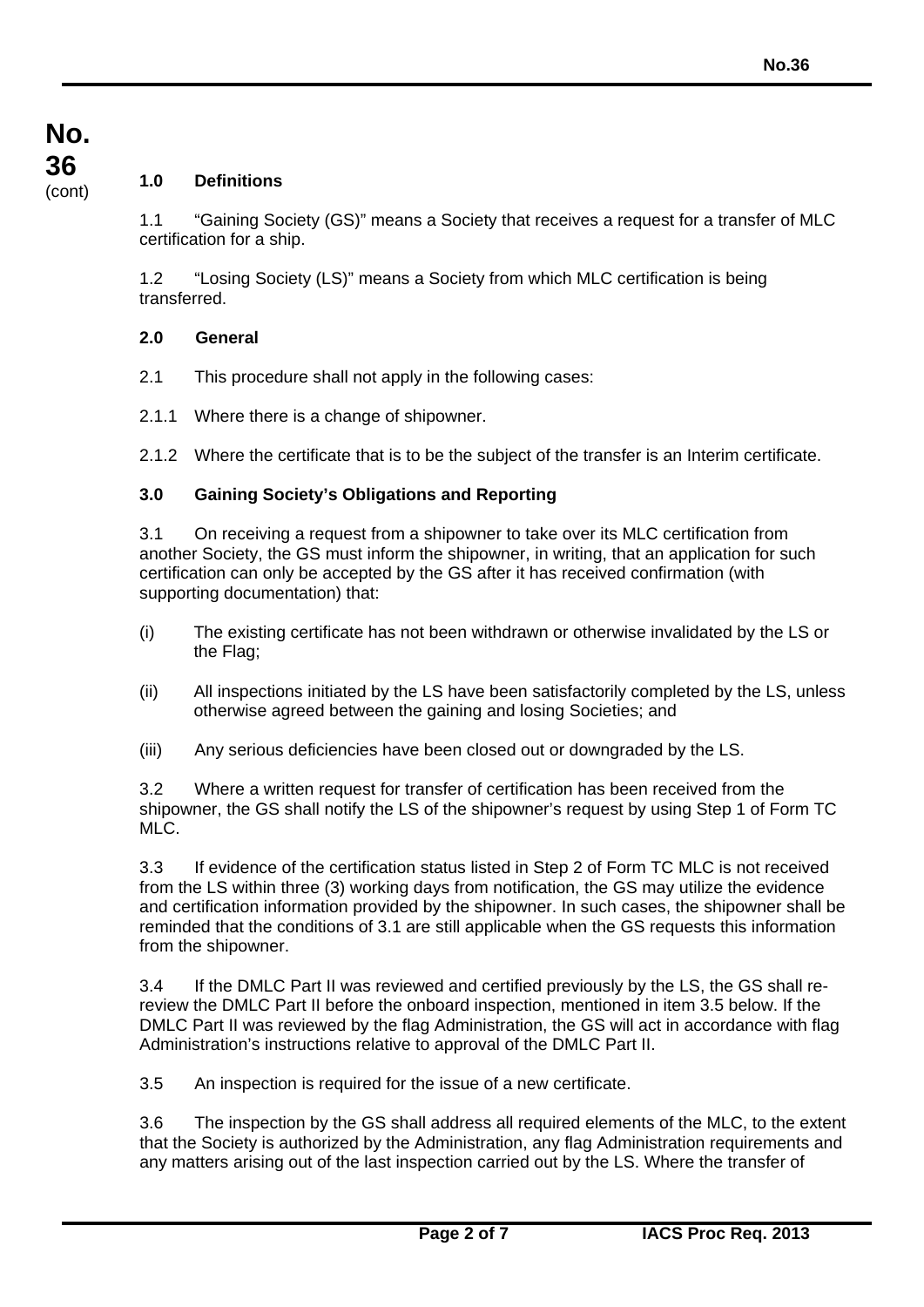**No.** certification occurs within the intermediate or renewal due date window, the corresponding inspection may serve as the inspection required in 3.5.

3.7 If the inspection is successful and a new certificate is issued by the GS, the GS must inform the LS, within one (1) month of the date of issue, by completing Step 3 of the Form TC MLC.

3.8 When the inspection is not successful and, as a result, the transfer of certification is not accepted, the GS shall inform the LS, within two (2) working days of the date of the inspection, by completing Step 3 of the Form TC MLC and attaching the inspection report in which the reason for the rejection should be fully explained.

#### **4.0 Losing Society's Obligations and Reporting**

4.1 The LS shall co-operate by providing the information specified in Step 2 of the Form TC MLC within three (3) working days of the receipt of the completed Step 1. The documentation to be attached to the form by the LS includes:

- (i) The last Maritime Labour Certificate issued;
- (ii) The last inspection report, including any deficiencies identified, the corrective action plan and the time period(s) proposed for implementation;
- (iii) Any other information that may be relevant to the decision to accept or reject the transfer of certification.

4.2 Upon receipt of information that a new certificate has been issued by the GS, the LS shall issue a "Notification of Invalidation of Certification" in accordance with the Annex 4, as applicable, ensuring that the GS is notified.

4.3 Upon receipt of information that the inspection is not successful because of an unresolved serious deficiency raised by the GS, the LS shall review the deficiency and take action as appropriate.

#### **5.0 Other Requirements**

**36** (cont)

> Any administrative differences arising in relation to the implementation of this PR that cannot be settled bilaterally between the gaining and losing Societies are to be brought to the attention of the Permanent Secretariat for final resolution under the IACS Procedures Volume 3 Annex 4 "IACS Procedure for handling a complaint".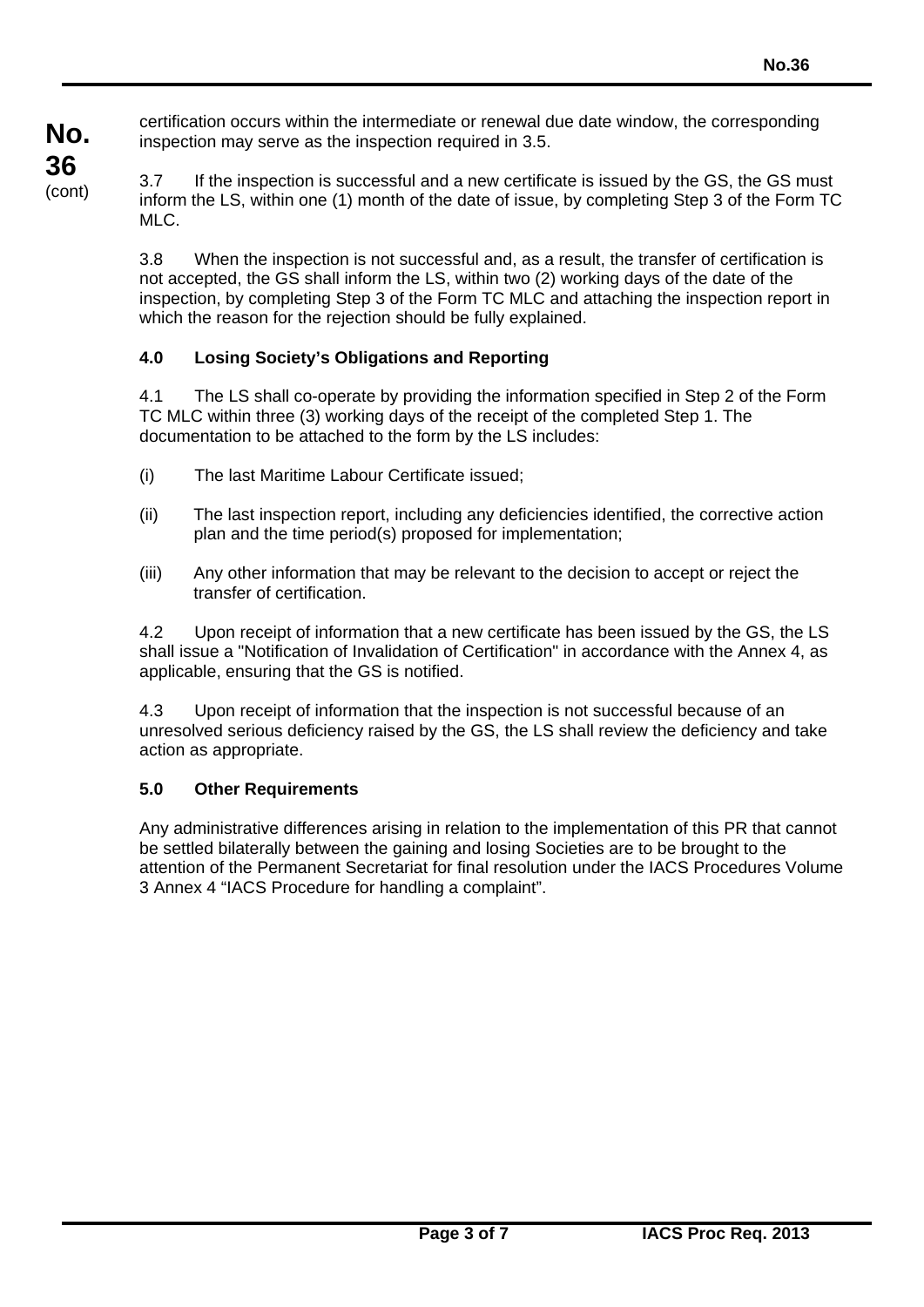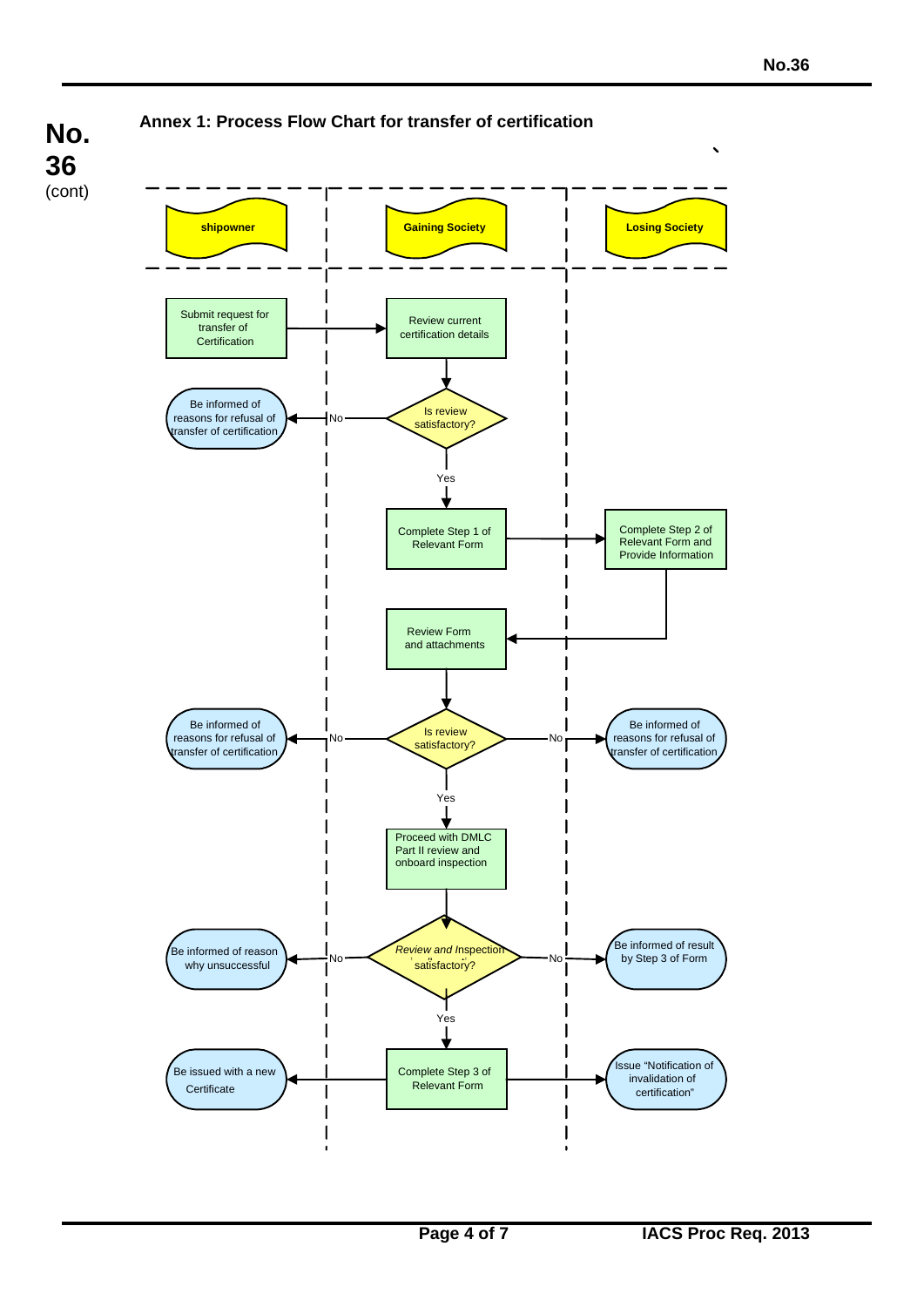#### **Annex 2: Link to Contact Points**

**No.**

**36**

(cont) The contact details can be found on the IACS website www.iacs.org.uk, located under Procedural requirements:

• IACS PR-36 Contact Details (for MLC matters)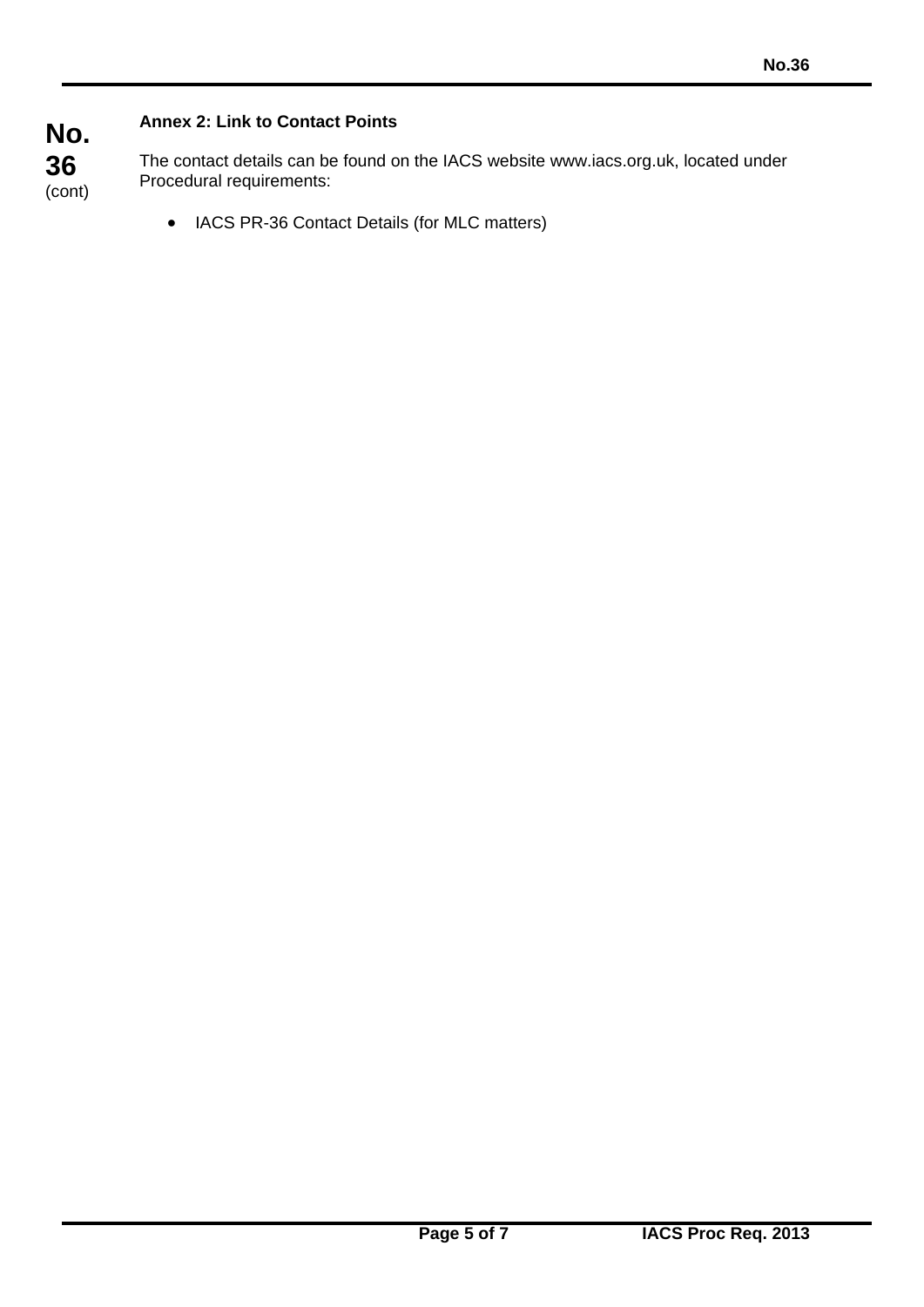| No.         | Annex 3: Transfer of MLC Certification (Form TC MLC) |  |                         |  |
|-------------|------------------------------------------------------|--|-------------------------|--|
| $36$ (cont) | <b>COMMON PARTICULARS:</b>                           |  |                         |  |
|             | <b>Losing Society e-mail</b>                         |  |                         |  |
|             | <b>Gaining Society e-mail</b>                        |  |                         |  |
|             | <b>Shipowner Name:</b>                               |  | Name of Ship:           |  |
|             | <b>Shipowner Address:</b>                            |  | <b>Ship IMO Number:</b> |  |

#### **PROCEDURE:**

| Step 1                                       | To be completed by the GAINING SOCIETY and sent to<br>the LOSING SOCIETY |
|----------------------------------------------|--------------------------------------------------------------------------|
| <b>Flag</b>                                  |                                                                          |
| Ship type                                    |                                                                          |
| (PS, PHS, CHC, BC, OT, CT,<br>GC, MODU, OCS) |                                                                          |
| <b>Responsible Person</b>                    |                                                                          |
| <b>Position</b>                              |                                                                          |
| Date completed and sent                      |                                                                          |

| Step 2                                                  | To be completed by the LOSING SOCIETY and sent to<br>the GAINING SOCIETY   |  |
|---------------------------------------------------------|----------------------------------------------------------------------------|--|
|                                                         | <b>Attached documentation</b>                                              |  |
| <b>Last inspection report</b>                           |                                                                            |  |
| <b>Copy of Maritime Labour Certificate</b>              |                                                                            |  |
| Details of agreed corrective action plan and time frame |                                                                            |  |
|                                                         | Any other information including any outstanding inspection to be completed |  |
| by losing society (specify)                             |                                                                            |  |
| <b>Responsible Person</b>                               |                                                                            |  |
| <b>Position</b>                                         |                                                                            |  |
| Date completed and sent                                 |                                                                            |  |

| Step 3                        |               | To be completed by the GAINING SOCIETY and sent to<br>the LOSING SOCIETY |
|-------------------------------|---------------|--------------------------------------------------------------------------|
| <b>Inspection successful?</b> | $\square$ Yes | $\Box$ No (attach inspection report)                                     |
| <b>Responsible Person</b>     |               |                                                                          |
| <b>Position</b>               |               |                                                                          |
| Date completed and sent       |               |                                                                          |